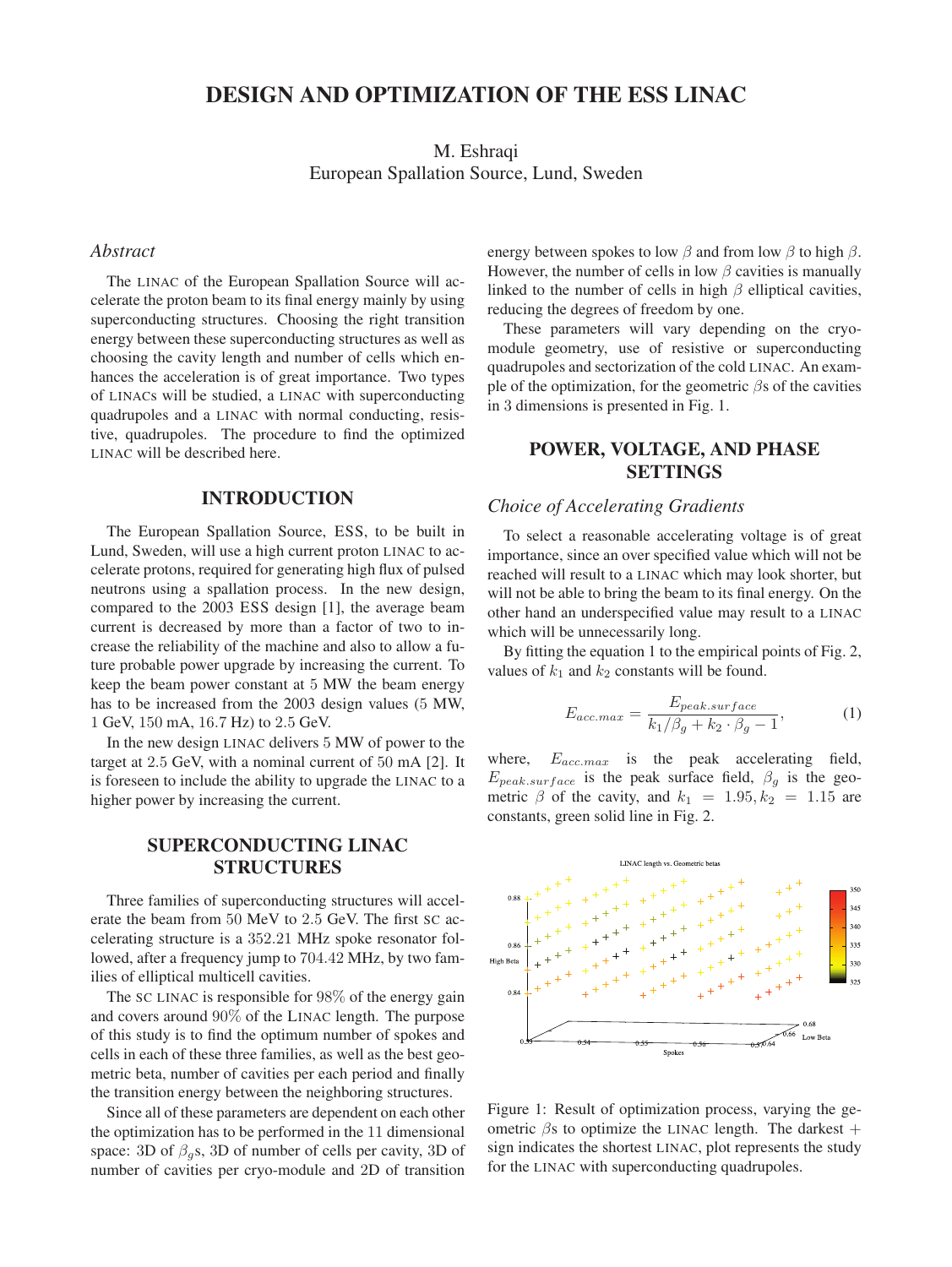

Figure 2: Ratio of the peak electric surface field to accelerating field vs.  $\beta_a$ . [3]. The green curve is a fit according to equation 1.

## *Power*

Power is limited by the maximum power a coupler can deliver to the cavity. In case of a 50 mA beam, and an accelerating gradient of  $\approx 20$  MV/m, the required power to accelerate the beam would be  $\approx 1$  MW, for a cavity which is almost 1 m long. At such a high power, around 1 MW per coupler, rf windows have to be designed carefully due to the high thermo-mechanical stresses which they have to tolerate. A pair of such couplers capable of delivering up to <sup>1</sup>.<sup>2</sup> MW, at <sup>50</sup> Hz and for a <sup>2</sup> ms pulse have been built and tested in Saclay, France. [4]. In this study the power per cavity is limited to 900 kW to leave a safety margin.

## *Accelerating rf phase*

Acceleration and bunching of the continuous beam of particles out of source starts in the RFQ at an rf phase of  $-90^\circ$  and then the phase gradually increases to  $-20^\circ$  at the end of DTL. In the spoke resonators, the accelerating phase, except for the matching cavities, starts at  $-20^\circ$  and increases to  $-15^\circ$  at the end of the spokes. Elliptical cavities will work on twice the frequency, i.e. <sup>704</sup>.<sup>42</sup> MHz, and if this frequency jump is not handled correctly a loss of longitudinal acceptance in the transition between these two structures may cause excessive emittance increase and particle loss in elliptical cavities. To keep the bucket size constant across the transition accelerating phase as well as the accelerating gradient are decreased in the first few periods of the elliptical cavities [5]. Later in the high  $\beta$  region the synchronous phase stays constant at  $-15°$ .

## *Phase Advance*

Another boundary condition applied to the optimization process is the limit on the longitudinal phase advance per period. The upper limit chosen during this study is 80◦ per period, to allow for a minimum transverse to longitudinal phase advance ratio of <sup>1</sup>.125.

# OPTIMIZING CRITERIA

Amongst all the choices the total LINAC length is chosen to be the criteria for the optimization process. The reasons

| 25<br>40     | 40  | 40<br> | ν            | 45<br>ν<br>,,,,,,,,,,,,,,,,,,,,,,,,,,,,,,,,, |
|--------------|-----|--------|--------------|----------------------------------------------|
|              |     |        |              |                                              |
| 20<br>40<br> | 20  | 45     | 40<br>ν<br>v | 45                                           |
| ЧH-          | ₩Ж₩ | ν      | ν            | υ<br>υ                                       |

Figure 3: Schematic drawing of the cryomodules. Top: Cold quadrupoles. Bottom: Warm quadrupoles.

behind this choice are:

- Since the maximum power per each cavity is fixed, a shorter LINAC, requires the klystrons to be working on more similar power, which will save energy,
- The shorter the LINAC the more efficiently power is transformed from wall plug to beam energy, reducing the running cost of LINAC
- The LINAC tunnel will cost around 20% of the whole accelerator project [6]. A shorter LINAC requires less equipment and therefore the overall cost decreases.

#### SUPERCONDUCTING QUADRUPOLES

The reason for choosing cold quadrupoles is that these quadrupoles can be housed inside the cryo-module with the cavities, and therefore a large number of cold to warm transitions will be removed, resulting in lower heat load in the cryogenics system. The lower power consumption of quadrupoles does not play a significant role in this selection since this can be offset by the required cryogenics power. However, having a long continuous cryo string requires a longer shut down period in case a cryo-module needs to be repaired.

The spacings defined in Fig. 3, though being studied before being chosen, are the preliminary values and are subject to change if cryogenics, diagnostics, or rf requirements such as extra heat load, lack of enough space for diagnostics or rf coupling between neighboring cavities dictates another value.

#### HYBRID DESIGN

A hybrid cryomodule architecture, not shown in Fig. 3, which provides a 2 K environment for the cavities, while allows for a transition between cryomodules in the sub-100 K region is studied. This hybrid design will generate a lower heat load with respect to a fully segmented design - while still providing easy access to individual cryomodules for maintenance and repair, and allows for temperature independent design of beam instrumentation and diagnostics, this design is studied in another paper [7].